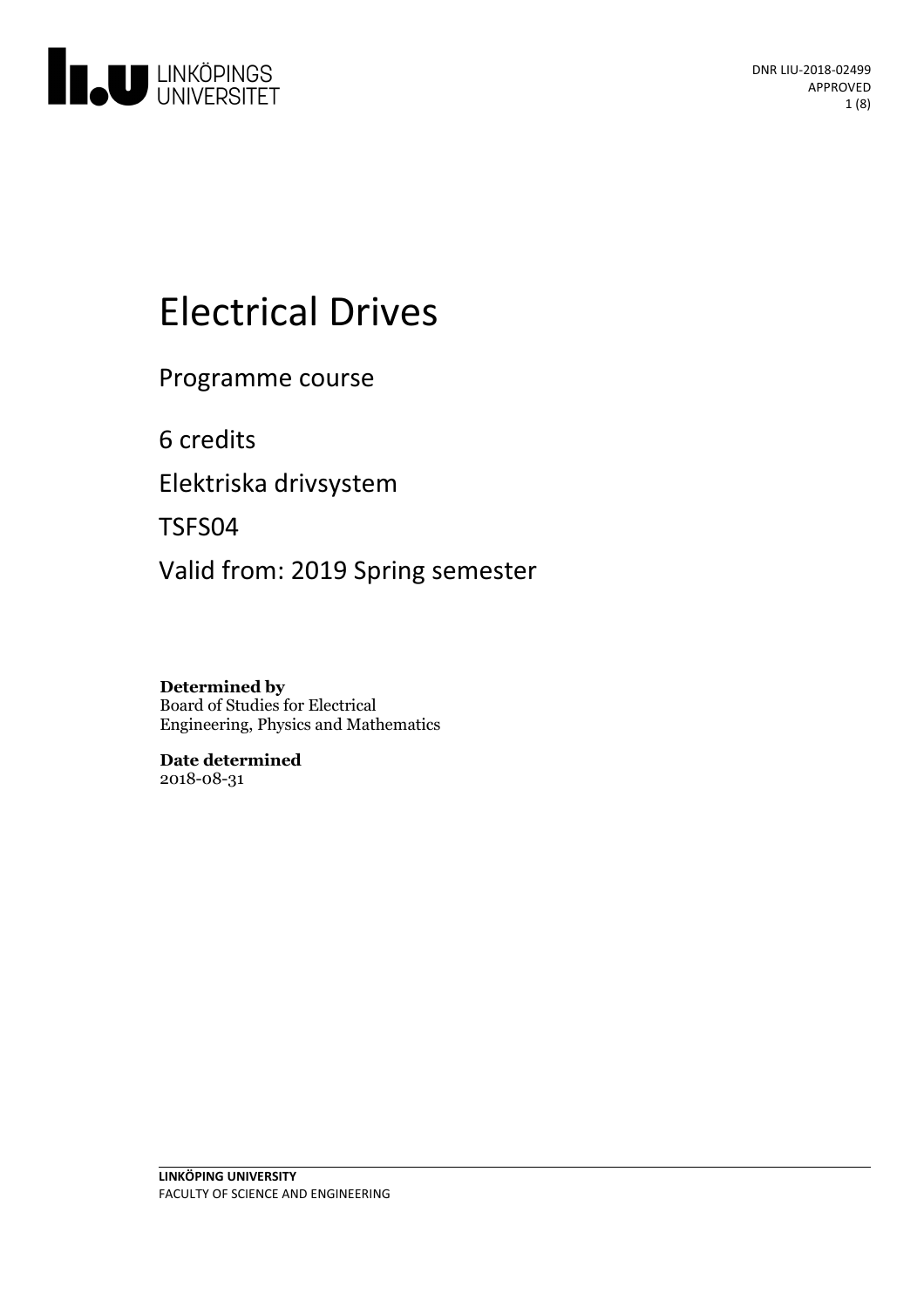# Main field of study

Electrical Engineering

Course level

First cycle

### Advancement level

 $G<sub>2</sub>X$ 

# Course offered for

- Engineering Electronics, B Sc in Engineering
- Mechanical Engineering, M Sc in Engineering
- Applied Physics and Electrical Engineering International, M Sc in Engineering
- Applied Physics and Electrical Engineering, M Sc in Engineering

# Entry requirements

Note: Admission requirements for non-programme students usually also include admission requirements for the programme and threshold requirements for progression within the programme, or corresponding.

# **Prerequisites**

Basic knowledge of circuit theory, electromagnetism, and Matlab.

# Intended learning outcomes

To provide basic knowledge of electric machinery. After the course the student should be able to:

- $\bullet$  explain the design and operation principles of different types of electric machinery.
- $\bullet$  explain and perform calculations on electromechanical energy conversion
- explain the performance characteristics of different types of machines.<br>• model and parameterize electric machinery.<br>• describe how different parameters in the engine models affect engine
- 
- design experiments to identify the motor parameters.<br>• calculate power flows of electric drive systems.<br>• design and implement control strategies for steady-state operation of
- 
- 
- electric machinery.

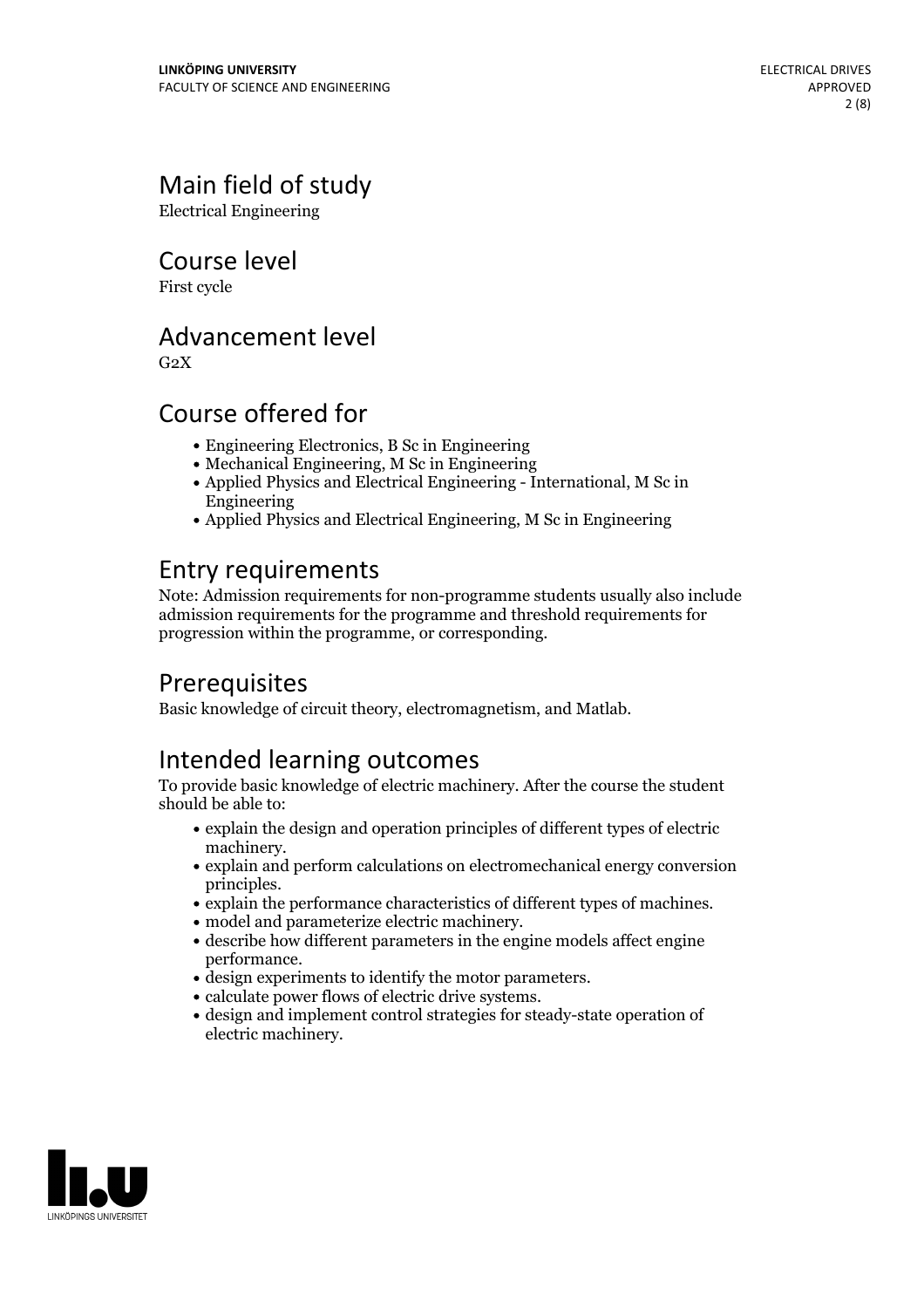### Course content

- Introduction of electric machinery, which includes a brief review of various
- types of electric machines.<br>• Review of the main components of electric machines and physical principles used to model these. Special emphasis is placed on understanding of electromechanical conversion principles and magnetic
- circuits.<br>• Modeling, parameterization, and control of DC, synchronous, and asynchronous machines.

# Teaching and working methods

The course consists of lectures, problem solving sessions, and laboratory sessions.

# Examination

| TEN <sub>1</sub> | Written examination | 4 credits | U, 3, 4, 5 |
|------------------|---------------------|-----------|------------|
| LAB <sub>1</sub> | Laboratory work     | 2 credits | U.G        |

### Grades

Four-grade scale, LiU, U, 3, 4, 5

### Department

Institutionen för systemteknik

# Director of Studies or equivalent

Johan Löfberg

### Examiner

Daniel Jung

### Course website and other links

<http://www.fs.isy.liu.se/Edu/Courses/TSFS04>

### Education components

Preliminary scheduled hours: 60 h Recommended self-study hours: 100 h

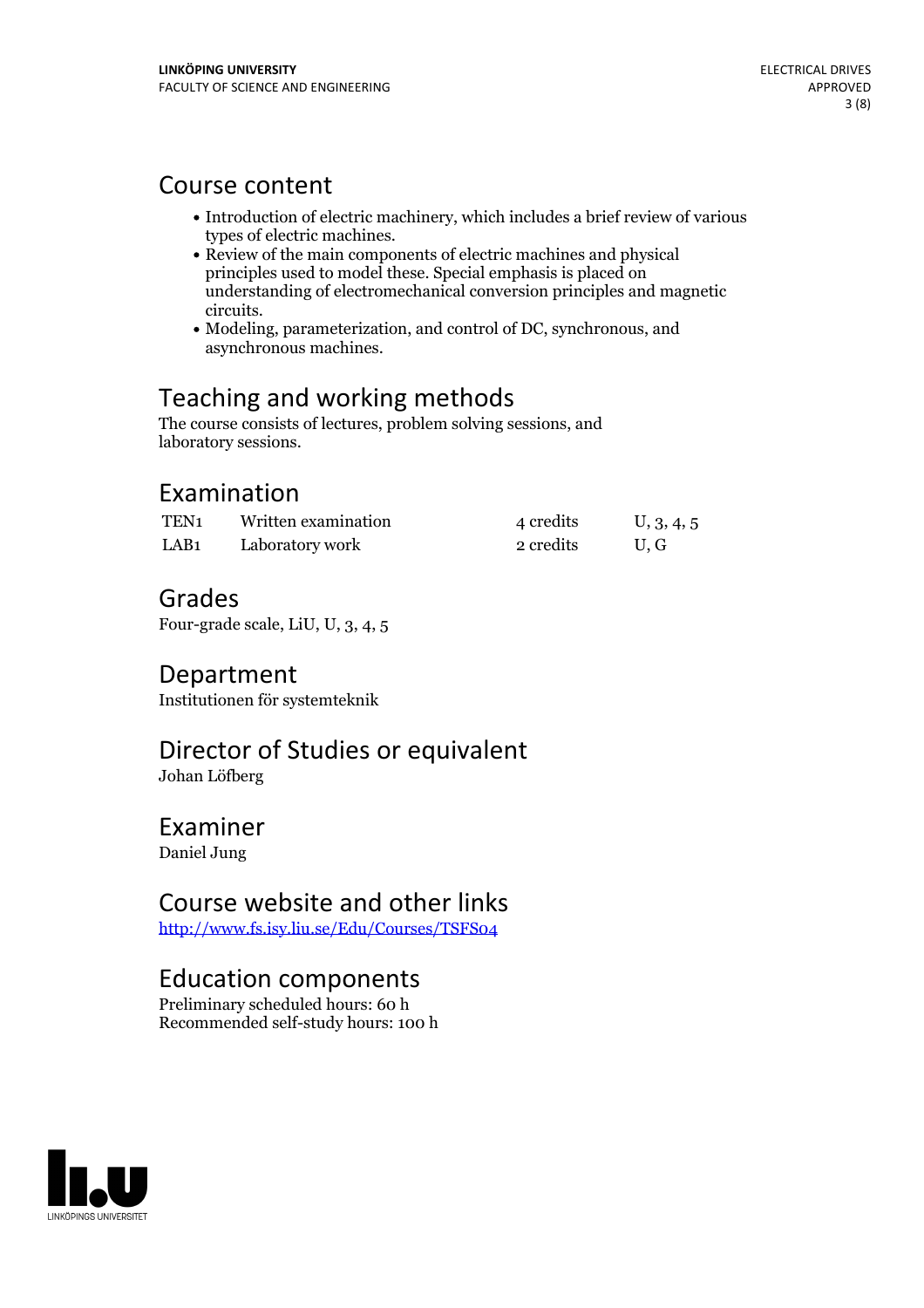# Course literature

Electric Machinery 6th Edition, A. E. Fitzgerald, Charles Kingsley Jr., Stephen D. Umans. Mc GrawHill, Boston, <sup>2003</sup> samt kursens lektionskompendium, laborationskompendium och formelsamling.

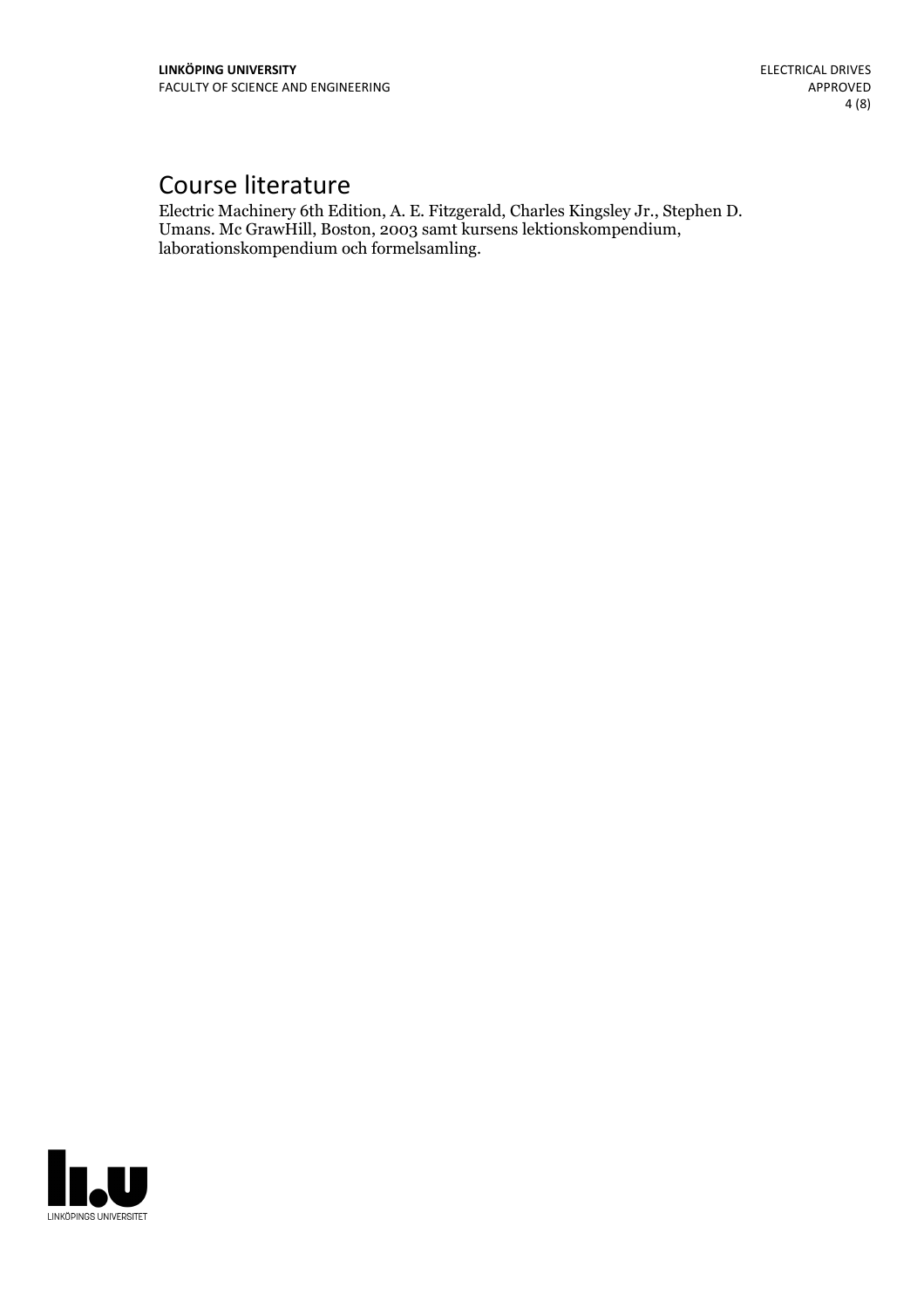# **Common rules**

### **Course syllabus**

A syllabus has been established for each course. The syllabus specifies the aim and contents of the course, and the prior knowledge that a student must have in order to be able to benefit from the course.

### **Timetabling**

Courses are timetabled after a decision has been made for this course concerning its assignment to a timetable module. A central timetable is not drawn up for courses with fewer than five participants. Most project courses do not have a central timetable.

### **Interrupting a course**

The vice-chancellor's decision concerning regulations for registration, deregistration and reporting results (Dnr LiU-2015-01241) states that interruptions in study are to be recorded in Ladok. Thus, all students who do not participate in a course for which they have registered must record the interruption, such that the registration on the course can be removed. Deregistration from <sup>a</sup> course is carried outusing <sup>a</sup> web-based form: www.lith.liu.se/for-studenter/kurskomplettering?l=sv.

### **Cancelled courses**

Courses with few participants (fewer than 10) may be cancelled or organised in a manner that differs from that stated in the course syllabus. The board of studies is to deliberate and decide whether a course is to be cancelled orchanged from the course syllabus.

### **Regulations relatingto examinations and examiners**

Details are given in a decision in the university's rule book: http://styrdokument.liu.se/Regelsamling/VisaBeslut/622678.

### **Forms of examination**

#### **Examination**

Written and oral examinations are held at least three times a year: once immediately after the end of the course, once in August, and once (usually) in one of the re-examination periods. Examinations held at other times are to follow a decision of the board of studies.

Principles for examination scheduling for courses that follow the study periods:

courses given in VT1 are examined for the first time in March, with re-

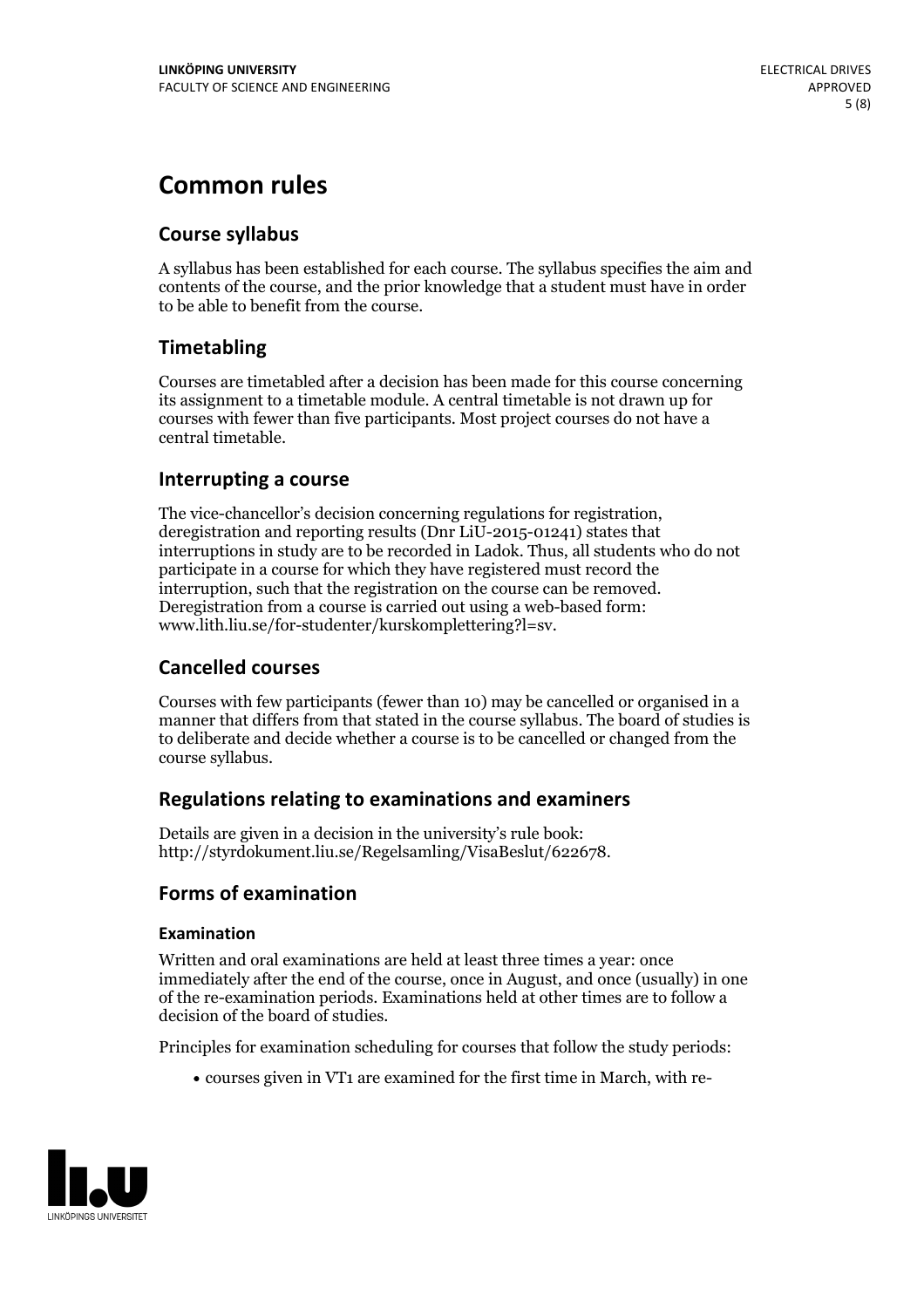examination in June and August

- courses given in VT2 are examined for the first time in May, with re-examination in August and October
- courses given in HT1 are examined for the first time in October, with re-examination in January and August
- courses given in HT2 are examined for the first time in January, with re-examination at Easter and in August.

The examination schedule is based on the structure of timetable modules, but there may be deviations from this, mainly in the case of courses that are studied and examined for several programmes and in lower grades (i.e. 1 and 2).

- Examinations for courses that the board of studies has decided are to be held in alternate years are held only three times during the year in which
- the course is given.<br>• Examinations for courses that are cancelled or rescheduled such that they are not given in one or several years are held three times during the year that immediately follows the course, with examination scheduling that corresponds to the scheduling that was in force before the course was cancelled or rescheduled.<br>• If teaching is no longer given for a course, three examination occurrences
- are held during the immediately subsequent year, while examinations are at the same time held for any replacement course that is given, or alternatively in association with other re-examination opportunities. Furthermore, an examination is held on one further occasion during the next subsequent year, unless the board of studies determines otherwise.<br>• If a course is given during several periods of the year (for programmes, or
- on different occasions for different programmes) the board orboards of studies determine together the scheduling and frequency of re-examination occasions.

#### **Registration for examination**

In order to take an examination, a student must register in advance at the Student Portal during the registration period, which opens 30 days before the date of the examination and closes 10 days before it. Candidates are informed of the location of the examination by email, four days in advance. Students who have not registered for an examination run the risk of being refused admittance to the examination, if space is not available.

Symbols used in the examination registration system:

- \*\* denotes that the examination is being given for the penultimate time.
- \* denotes that the examination is being given for the last time.

#### **Code of conduct for students during examinations**

Details are given in a decision in the university's rule book: http://styrdokument.liu.se/Regelsamling/VisaBeslut/622682.

#### **Retakes for higher grade**

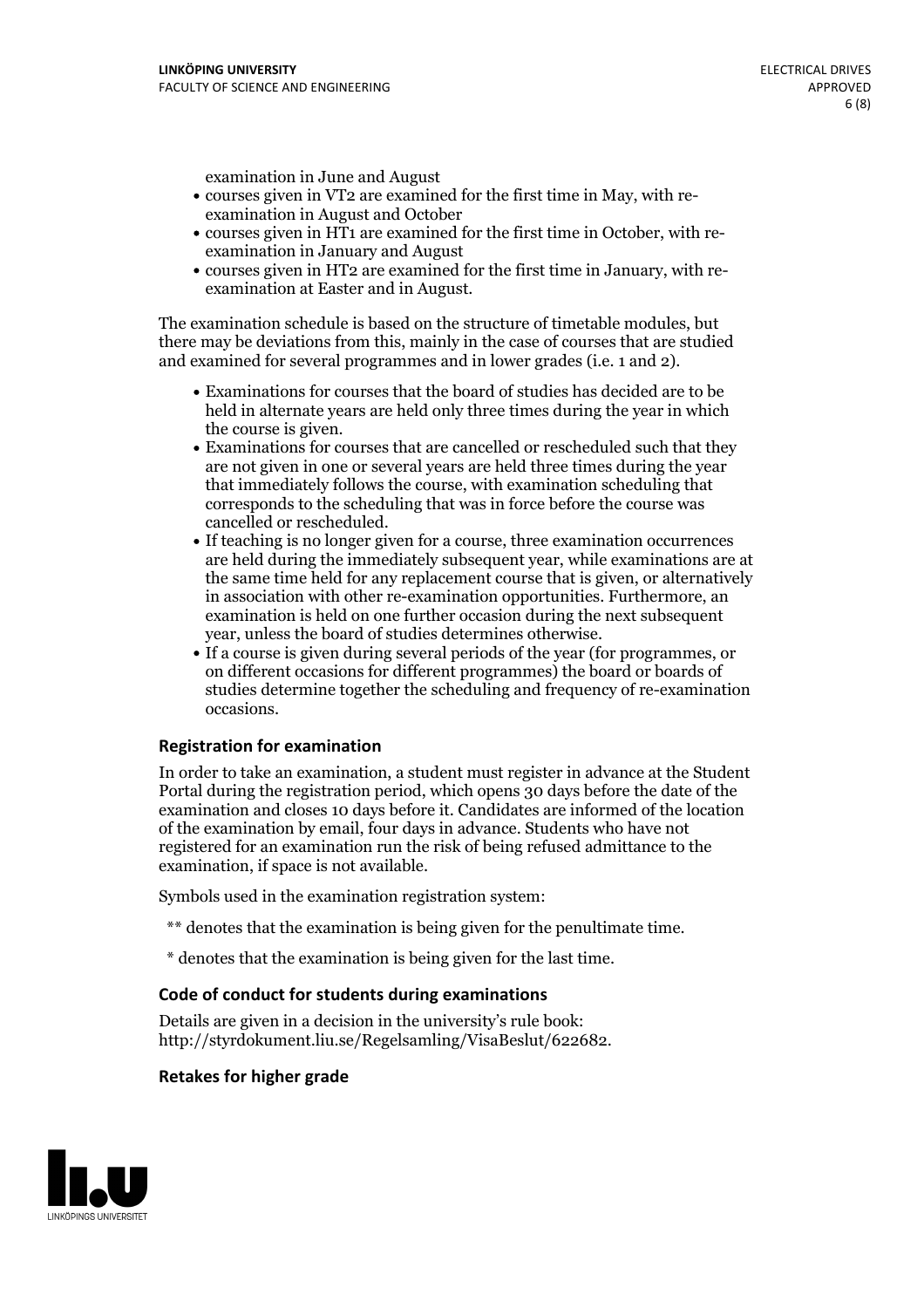Students at the Institute of Technology at LiU have the right to retake written examinations and computer-based examinations in an attempt to achieve a higher grade. This is valid for all examination components with code "TEN" and "DAT". The same right may not be exercised for other examination components, unless otherwise specified in the course syllabus.

#### **Retakes of other forms of examination**

Regulations concerning retakes of other forms of examination than written examinations and computer-based examinations are given in the LiU regulations for examinations and examiners, http://styrdokument.liu.se/Regelsamling/VisaBeslut/622678.

#### **Plagiarism**

For examinations that involve the writing of reports, in cases in which it can be assumed that the student has had access to other sources (such as during project work, writing essays, etc.), the material submitted must be prepared in accordance with principles for acceptable practice when referring to sources (references or quotations for which the source is specified) when the text, images, ideas, data, etc. of other people are used. It is also to be made clear whether the author has reused his or her own text, images, ideas, data, etc. from previous examinations.

A failure to specify such sources may be regarded as attempted deception during examination.

#### **Attempts to cheat**

In the event of <sup>a</sup> suspected attempt by <sup>a</sup> student to cheat during an examination, or when study performance is to be assessed as specified in Chapter <sup>10</sup> of the Higher Education Ordinance, the examiner is to report this to the disciplinary board of the university. Possible consequences for the student are suspension from study and a formal warning. More information is available at https://www.student.liu.se/studenttjanster/lagar-regler-rattigheter?l=sv.

#### **Grades**

The grades that are preferably to be used are Fail (U), Pass (3), Pass not without distinction  $(4)$  and Pass with distinction  $(5)$ . Courses under the auspices of the faculty board of the Faculty of Science and Engineering (Institute of Technology) are to be given special attention in this regard.

- 1. Grades U, 3, 4, 5 are to be awarded for courses that have written
- examinations. 2. Grades Fail (U) and Pass (G) may be awarded for courses with <sup>a</sup> large degree of practical components such as laboratory work, project work and group work.

#### **Examination components**

- 
- 1. Grades U, 3, 4, <sup>5</sup> are to be awarded for written examinations (TEN). 2. Grades Fail (U) and Pass (G) are to be used for undergraduate projects and other independent work.